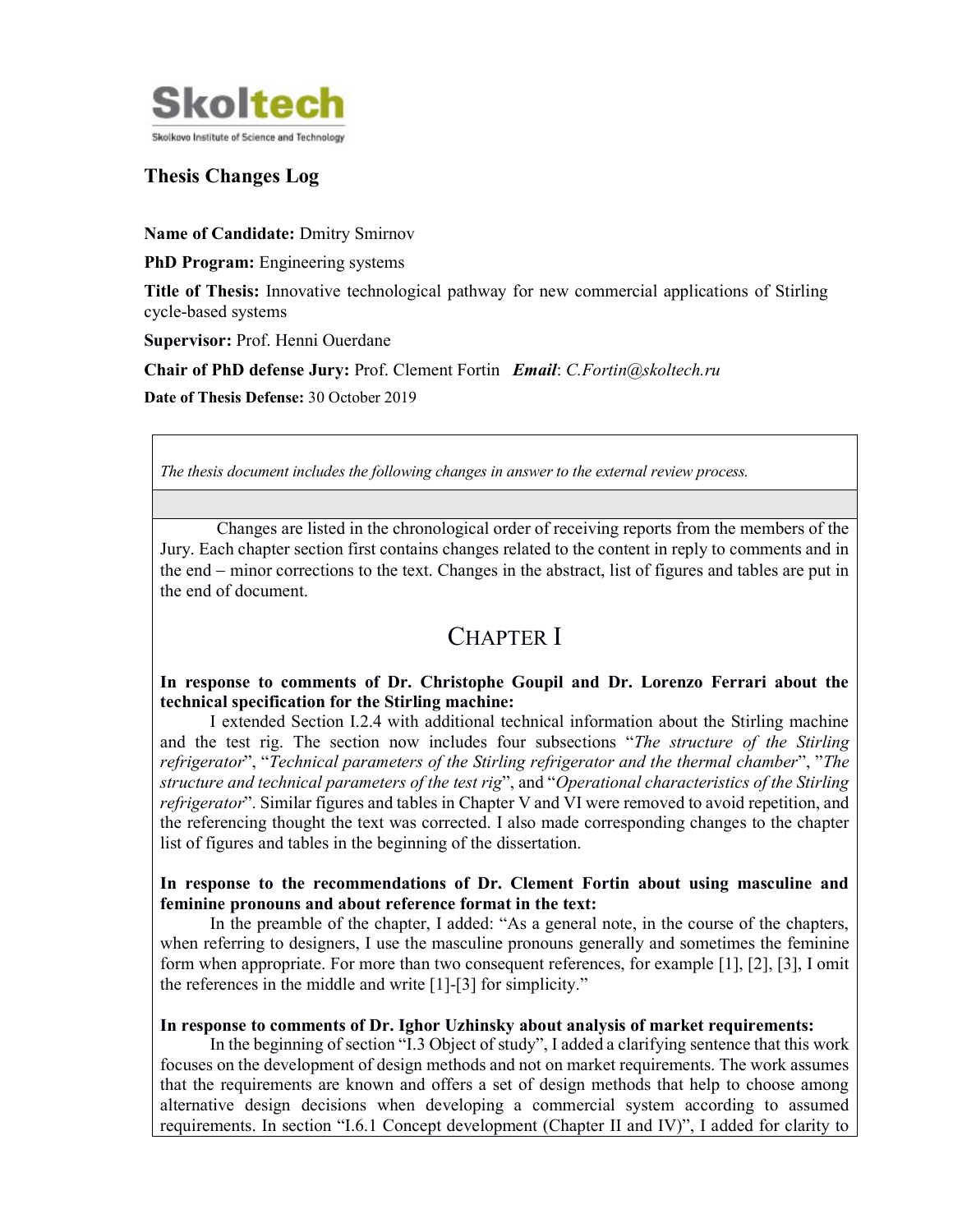the first sentence: "…that would satisfy general market requirements supplied as an input to the concept stage." With the same intention, I added in the preamble of Chapter II: "while satisfying the market requirements identified prior to the concept stage during marketing research." In Chapter I, section "I.5 Dissertation structure" beginning from the second paragraph, I added the discussion on methodological limitations of conducting market analysis in this dissertation.

#### Corrections in the text:

In the preamble to the chapter: "technology push"  $\rightarrow$  "the "technology push" concept"; "The result of such a contradiction is"  $\rightarrow$  "The result of such a contradiction could be"; "systems from energy conversion technologies"  $\rightarrow$  "systems based on energy conversion technologies"

In the section "I.1 Motivation": "essential to the author"  $\rightarrow$  "essential for the author"

Table 2: "mustimeter"  $\rightarrow$  "multimeter"

In the beginning of the section I.2.4, I added: "This technical specification section describes in detail the structure, technical parameters, and operational characteristics of the studied Stirling machine with its test rig."

"through heat exchanger"  $\rightarrow$  "through cold head"

In section "I.2.5 System level definitions": "through different thermodynamic states"  $\rightarrow$ "through four thermodynamic processes"; "These states include isothermal compression, isochoric expansion, isothermal expansion, and isochoric compression."  $\rightarrow$  "These processes include compression with constant temperature, expansion with constant volume, expansion with constant temperature, and compression with constant volume."

In section "I.5 Dissertation structure": "focus on commercial value with the aim to serve market requirements rather than scientific objectives"  $\rightarrow$  "focus on increasing commercial value by fulfilling market requirements rather than following scientific objectives"

In section "I.6 Thesis statement", I edited and further clarified the thesis statement.

In section "I.6.1 Concept development (Chapter II and IV)": "Therefore, there is a need for a method that helps to identify as many alternative design concepts in literature, both scientific and patent, as possible to compare design alternatives and craft a competitive concept design."  $\rightarrow$ "Therefore, there is a need for a method that helps to find high number of alternative design configurations in scientific and patent literature for the comparison and the development of competitive design concepts."

In section "I.6.2 System design (Chapter II)": "This design problem was solved in my MSc thesis with the application of the systems engineering concept "tradespace exploration."  $\rightarrow$  "I developed the objective method during my MSc thesis by adapting the "tradespace exploration" methodology from systems engineering literature."

"However, the use of this method is essential here because it links the concept stage and the detail design stage that are both studied in this dissertation and it forms a coherent and novel lifecycle design methodology for the development of commercial energy conversion systems."  $\rightarrow$ "However, the application of this method in this dissertation is essential, because the method links the concept stage and the detail design stage, which are both studied in this work, in a coherent and novel life-cycle design methodology for the development of commercial energy conversion systems."

In section "I.6.3 Detail design (Chapter III)": "At this decisive design stage of commercial development, the resources a finite."  $\rightarrow$  "The development resources during this important design stage are finite."

"the detailed development"  $\rightarrow$  "a detailed development"

"the management of *designers interplay under finite resources*"  $\rightarrow$  "reaching an optimal" design outcome for *collaborating disciplinary designers under finite resources*"

"Such factors define the importance of a design method that accounts for the designers' interaction during the design process. This problem was solved with the application of a novel design method based on game theory."  $\rightarrow$  "This problem calls for a design optimization method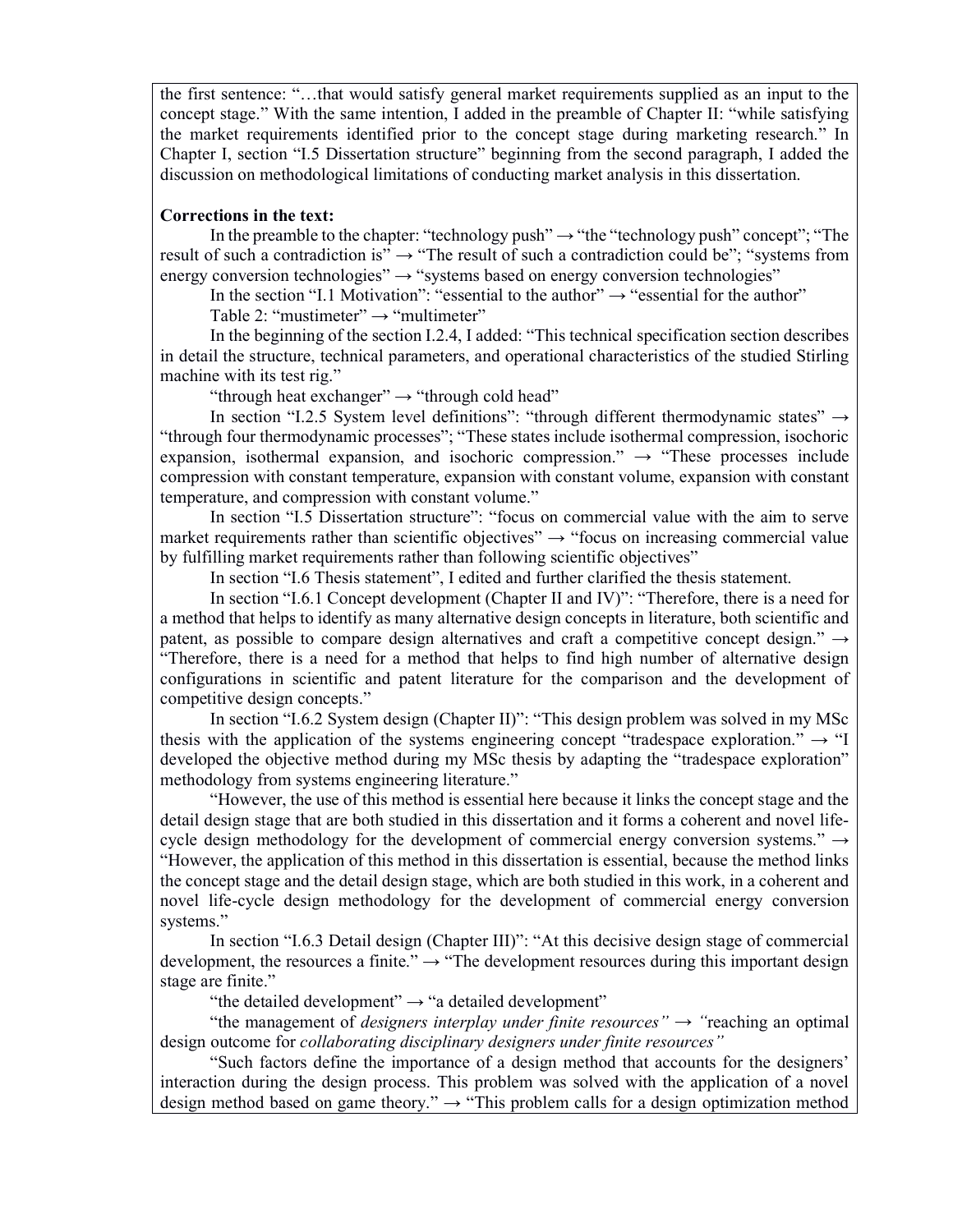that accounts for the designers' interaction during the design process. Such method was developed with the application of game theory."

In section "I.6.4 Testing and refinement (Chapter V)": "Designing a system "on a digital screen" is a relatively simple matter. Building an operational experimental design is far from simple."  $\rightarrow$  "Many technical aspects in the operation of a real system are difficult to predict during the detail design. This limitation poses a question:…"

In section "I.6.5 Production and rump-up (Chapter VI)": "At this stage, the main design challenge is to *scale technology for different applications*."  $\rightarrow$  "The main design challenge at the production stage is how to scale technology for different applications."

"It is not difficult to see how similar problem are likely to arise during the development of other science-intensive energy-conversion technologies."  $\rightarrow$  "Similar design challenges may be relevant for the development of other science-intensive energy-conversion systems."

Formatted references.

### CHAPTER II

In response to the comment of Dr. Lorenzo Ferrari about the results of the tradespace analysis:

In Section IV.9, I added additional plots (Fig. 21) for Cost-Efficiency and Power-Efficiency tradeoffs with corresponding comments. I also added the plots (Fig. 22) and analysis that demonstrate the effect of bore, stroke, cold temperature and hot temperature on the tradeoff Cost-Power for the alpha-type engine. For additional clarity of effects by design parameters on the cost, I added Fig. 23. To deepen the understanding of the extended results of the tradespace analysis, I added an additional figure (Fig. 19) with schematic views of alpha, beta and gamma engine types and comments to this figure. I made corresponding changes to the list of figures in the beginning of the dissertation.

#### In response to the recommendations of Dr. Carolina Costa:

Section "III.I United States": In the end of the third paragraph, the incomplete sentence "The research activities were." was removed.

Fig. 11b, in the caption: "Research topics in 65 documents, Japan, 1960-2006"  $\rightarrow$  "Research" topics in 65 documents, Japan, 2007-2018"

Fig. 18: The colors of the graph were changed for easier reading.

#### In response to comments of Dr. Ighor Uzhinsky about usefulness of conclusions for a subsequent work:

In the end of the section "IV.8 Final remarks on selecting design alternatives", I added three paragraphs commenting that based on the review of literature sources there is a need to analyse the performance of alternative engine configurations (alpha, beta, gamma) during the system design stage. I added the figure with schematic views of these configurations and discussed what key metrics, and design parameters should be used during the controlled comparison. I added a point in the conclusion to the chapter that reflects this result.

In the first paragraph of section "IV.9 Downsizing the space of design alternatives", I added for clarity: "For the demonstration example, I selected alternatives for kinematic configurations – alpha, beta and gamma type discussed in the previous section."

In the end of the same section IV.9 before the last paragraph, I added a paragraph-long discussion based on the results of tradespace analysis at the system design stage that the alpha configuration was selected as a requirement for the detail design stage. I added a point in the conclusion to the chapter that reflects this result.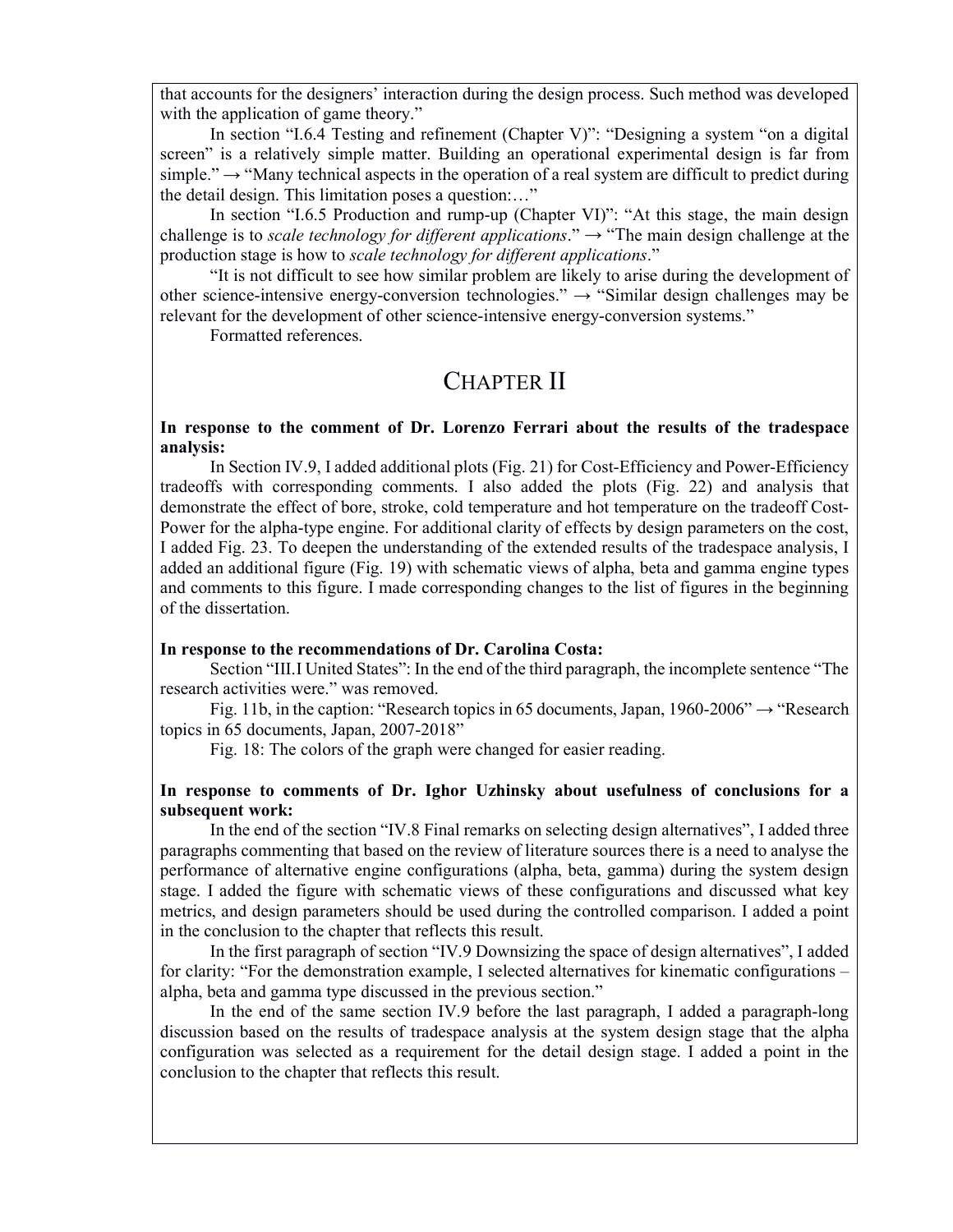#### Corrections in the text:

In the preamble: "design configurations"  $\rightarrow$  "design concepts"; "This chapter"  $\rightarrow$  "The present chapter"; "tests this method through the analysis"  $\rightarrow$  "tests this method in the conceptual analysis"; "was to identify"  $\rightarrow$  "was the identification of"; "configuration of competitors"  $\rightarrow$ "configurations of competitors"; "and the leading"  $\rightarrow$  ", leading"; "method that studies"  $\rightarrow$ "method that helps to research"

Fig. 9: " $US'' \rightarrow$  "the US"

Fig. 19: "The consequence of steps to reduce to evaluate concepts"  $\rightarrow$  "The sequence of steps to evaluate conceptual designs"

Section "IV.1.1 Scientific literature": "automotive application [46, 47]"  $\rightarrow$  "automotive application [46], [47]"; "US Department of Energy"  $\rightarrow$  "the US Department of Energy"

Section IV.9: "The method to solve"  $\rightarrow$  "The proposed method to solve"

"The most common approach to conduct this selection is to optimize a figure of merit – a quantitative parameter of technical performance – for a relevant design element or the whole system." → "The most common approach to choose among design alternatives is to perform design optimization. This procedure includes the maximization of conflicting figures of merit – quantitative parameters of technical performance – attributed to objective design alternatives." In section "IV.9 Downsizing the space of design alternatives": "These set of input design parameters is supplied to a system model that is capable of evaluating different concepts based on physical relations and estimating the equipment cost."  $\rightarrow$  "These input design parameters are integrated into a system model with physical relations and cost equations to evaluate different design concepts and their equipment costs."; "than for bore"  $\rightarrow$  "than for the borehole diameter"; "we selected"  $\rightarrow$  "our team selected"; "This difference"  $\rightarrow$  "This diminishing of efficiency"; "tradeoff"  $\rightarrow$  "trade-off"; "helps"  $\rightarrow$  "help"; "in a contradictory manner"  $\rightarrow$ " in a conflicting manner"; "system configuration"  $\rightarrow$  "system configurations"; "downsized based on the market requirements and using"  $\rightarrow$  "downsized using market requirements and"

In section "IV.10 Novelty and Contribution": "accurate account how the scientific and patenting activities for Stirling engine developed over the last 58 years"  $\rightarrow$  "accurate account of scientific and patenting activities for Stirling engine over the last 58 years"; "into account"  $\rightarrow$  "into consideration"

In section "V Conclusions": "is a number one"  $\rightarrow$  " is the number one"; "space explorations"  $\rightarrow$  "space exploration"; "US"  $\rightarrow$  "the United States"; "United States"  $\rightarrow$  "the United States";

Formatted references.

## CHAPTER III

#### In response to comments of Dr. Lorenzo Ferrari and Dr. Carolina Costa about the modelling equations for the micro-CHP:

I created the Appendix section to the chapter and added the modelling equations with implemented constant parameters and the table with validation results of the model. In Section II.4.1 "System model of micro-CHP" I added the sentence with the reference to the Appendix: "The modelling equations and model validation are in the Appendix to this chapter;" and made corresponding changes to the chapter contents and list of tables in the beginning of the dissertation.

#### In response to comments of Dr. Lorenzo Ferrari about technical parameters other than power and affordability:

I added a paragraph in the end of Section "IV.1 Game theory in design optimization" with additional comments on bore, stroke, hot and cold temperatures for Pareto-optimal and Nash front optimization.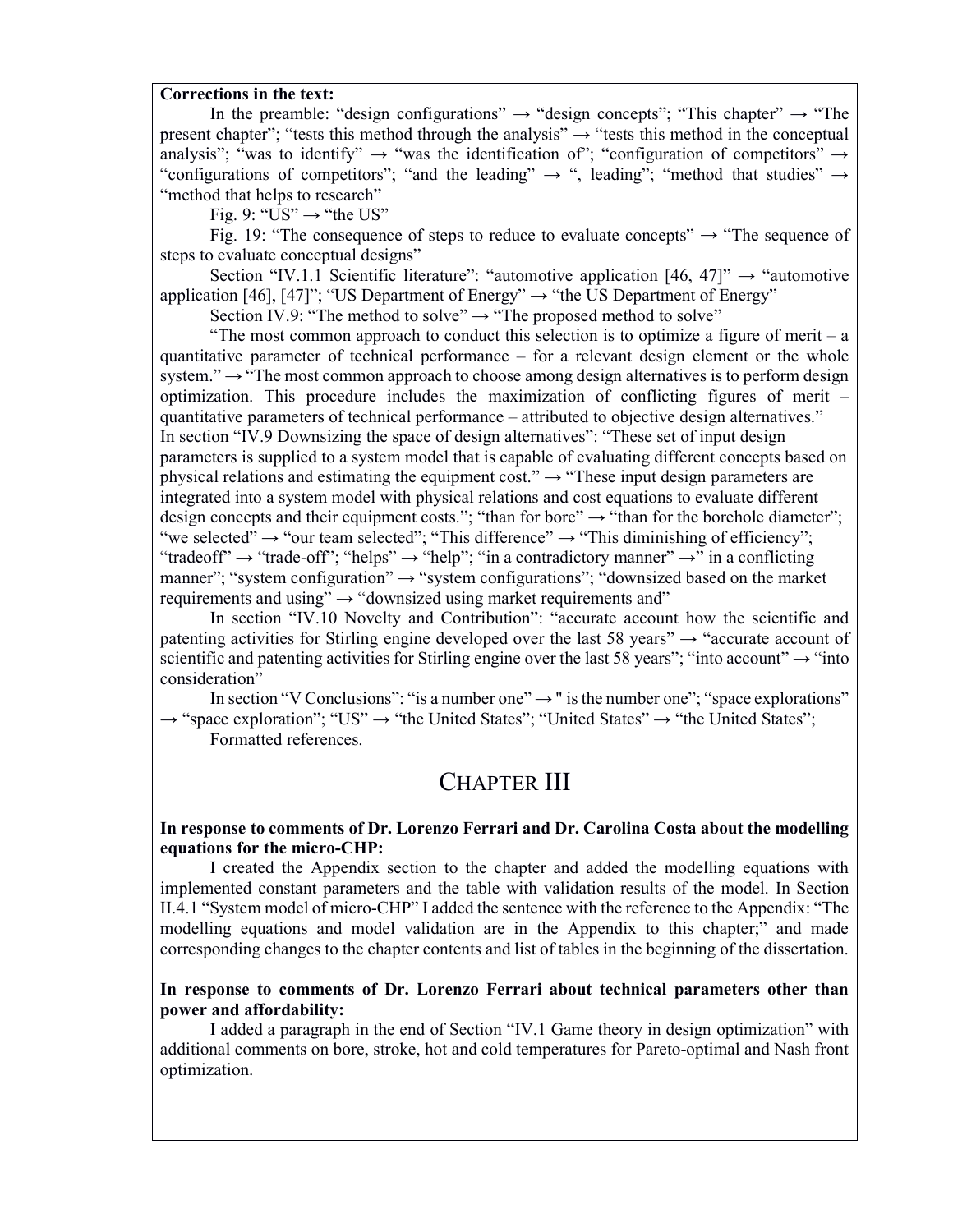#### In response to comments of Dr. Christophe Goupil about Nash optimization:

I added four paragraphs before the last paragraph in Section "IV.1 Game theory in design optimization", where I discussed some key criticism to Nash optimization found in economics literature and how these critical points apply to design optimization.

#### In response to comments of Dr. Christophe Goupil about too rigid specifications and resulting constrains on design outcomes:

The second paragraph in Section "IV.1 Game theory in design optimization" discusses this limitation. I changed the text to highlight possible limitations for innovativeness of design optimization outcomes with the proposed game theoretic methodology.

#### In response to the recommendations of Dr. Carolina Costa:

Section "II.2 Analysis of game theoretic assumptions": "Osbourn [29]"  $\rightarrow$  "Osborne [29]"

#### In response to comments of Dr. Ighor Uzhinsky about usefulness of conclusions for a subsequent work:

In the preamble to the chapter, I added the link between the preceding chapter with the requirement to design an alpha-type system and the present chapter, where I analyse how a group of disciplinary teams would design such system during detail design. In section "IV.1 Game theory in design optimization" in the end of the first four paragraphs, I added practical implications for the detail design stage. These implications were put in the conclusion section as practical recommendations for the detail design stage for future. I also added a point in the beginning of the conclusion section that clarifies how the results of this chapter are applicable for the detail design stage.

#### Corrections in the text:

In preamble to the chapter: "Multidisciplinary nature of energy conversion systems"  $\rightarrow$ "The multidisciplinary of energy conversion systems"; "Although the proposed in this chapter design methodology was tested only on the model of the Stirling engine system, its principles could be applied to the detail design..."  $\rightarrow$  "Principles of the design optimization method developed in this chapter could be applied to the analysis of the detail design…"; "Unlike the conceptual and system design"  $\rightarrow$  "Unlike the conceptual and system design stages"; "discipline could be counterproductive"  $\rightarrow$  "discipline is not the objective of this chapter"; "represent essential aspects of the design process at this stage"  $\rightarrow$  "are challenging aspects of the detail design process with great potential for improvement"; "Principles of the design optimization method developed in this chapter using game theory could be applied to"  $\rightarrow$  "The principles of this design optimization" method could be applied in"; "All these processes"  $\rightarrow$  "Their design"

In section "I Introduction": "[21]-[23]"  $\rightarrow$  "[21]-[23]"

"Furthermore, the implications of reallocating design decisions among discipline designers are not fully understood."  $\rightarrow$  "Furthermore, the effect of different design authority among discipline designers on the system design outcome is not understood in literature."

In section "II Framework": "abowe" → "above"

In section "II.2.1 The design process is a strategic game": "According to this assumption, in the design process exists a set of players."  $\rightarrow$  "According to this assumption, a number of players participate in a design process."

In section "II.2.6 Time is absent from the model": "This assumption allows studying..."  $\rightarrow$ "This is a strong assumption, but it allows studying…"

In section "II.4.1 System model of micro-CHP": I removed the sentence "This object of study was selected because of its high technological potential and technical expertise of the authors in this field."

In section "IV.3 Novelty and Contribution": "Proposed algorithm"  $\rightarrow$  "Proposed an algorithm…the…the design of"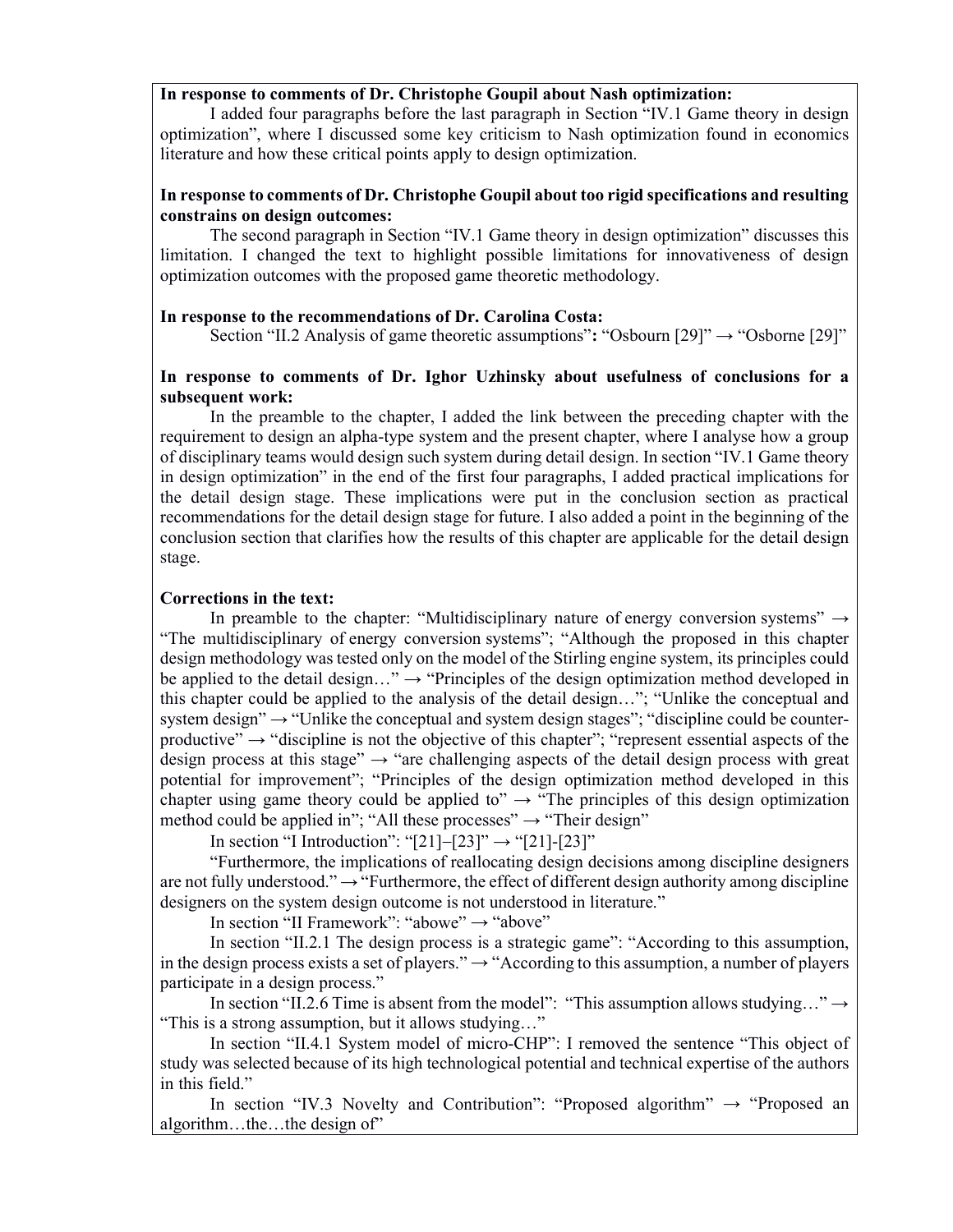In section "V Conclusions": "of this question to"  $\rightarrow$  "of this problem for the system"; Formatted references.

# CHAPTER IV

#### In response to the recommendations of Dr. Carolina Costa:

Fig. 17. The colors of the graph were changed for easier reading.

#### In response to comments of Dr. Ighor Uzhinsky about usefulness of conclusions for a subsequent work:

In the preamble to the chapter, I added "To formulate the development strategy for the test and refinement stage, it was important to perform a similar analysis of the technical literature for the refrigeration application using big data approach." In the section "III.1 Maturity of the domain" in the last paragraph, I added a comment that based on results of literature analysis, the requirement for the testing and refinement stage was to maximize cooling capacity of the experimental system to extend possible market applications. I added a point in the conclusion to the chapter that reflects this result.

#### Corrections in the text:

In the preamble to the chapter: "the process of breaking in the mechanical drive"  $\rightarrow$  "the break-in process for the mechanical drive"; "lead"  $\rightarrow$  "led"; "is crucial"  $\rightarrow$  "was crucial"; "Keeping the focus did not happen"  $\rightarrow$  "However, we did not keep the focus on the engine application"; "the heat transfer system from the external source to the engine"  $\rightarrow$  "the system to transfer heat to the engine from the external source"

"we started in parallel with the initial tests the evaluation"  $\rightarrow$  "in parallel with the initial tests, we started the evaluation"

Section "II.3 China"

"an noticable"  $\rightarrow$  "a noticeable"

"high-cooking capacity"  $\rightarrow$  "high-cooling capacity"

Section "III.1 Maturity of the domain"

"this"  $\rightarrow$  "these".

Section "III.4 Final remarks on selecting design alternatives"

"design alteratives"  $\rightarrow$  "design alternatives"

In section "III.6 Novelty and Contribution": "Identified historically accurate account how the scientific and patenting activities for Stirling refrigerators developed over the last 58 years"  $\rightarrow$ "Identified a historically accurate account of scientific and patenting activities for Stirling refrigerators over the last 58 years"; "Most research"  $\rightarrow$  "Most research activities"

Formatted references.

### CHAPTER V

#### In response to the comment of Dr. Carolina Costa about the comparison between the hightolerance PCP and dry-friction PCP:

I added two paragraphs in the end of section "IV.1 Piston-cylinder sealing in Stirling refrigerators" addressing this comment. The discussion is also supported by a comparison table and a figure with the refrigerator temperature measurements for the dry-friction PCP. I also made corresponding changes in the list of figures and tables in the beginning of the dissertation.

In response to comments of Dr. Ighor Uzhinsky about usefulness of conclusions for a subsequent work: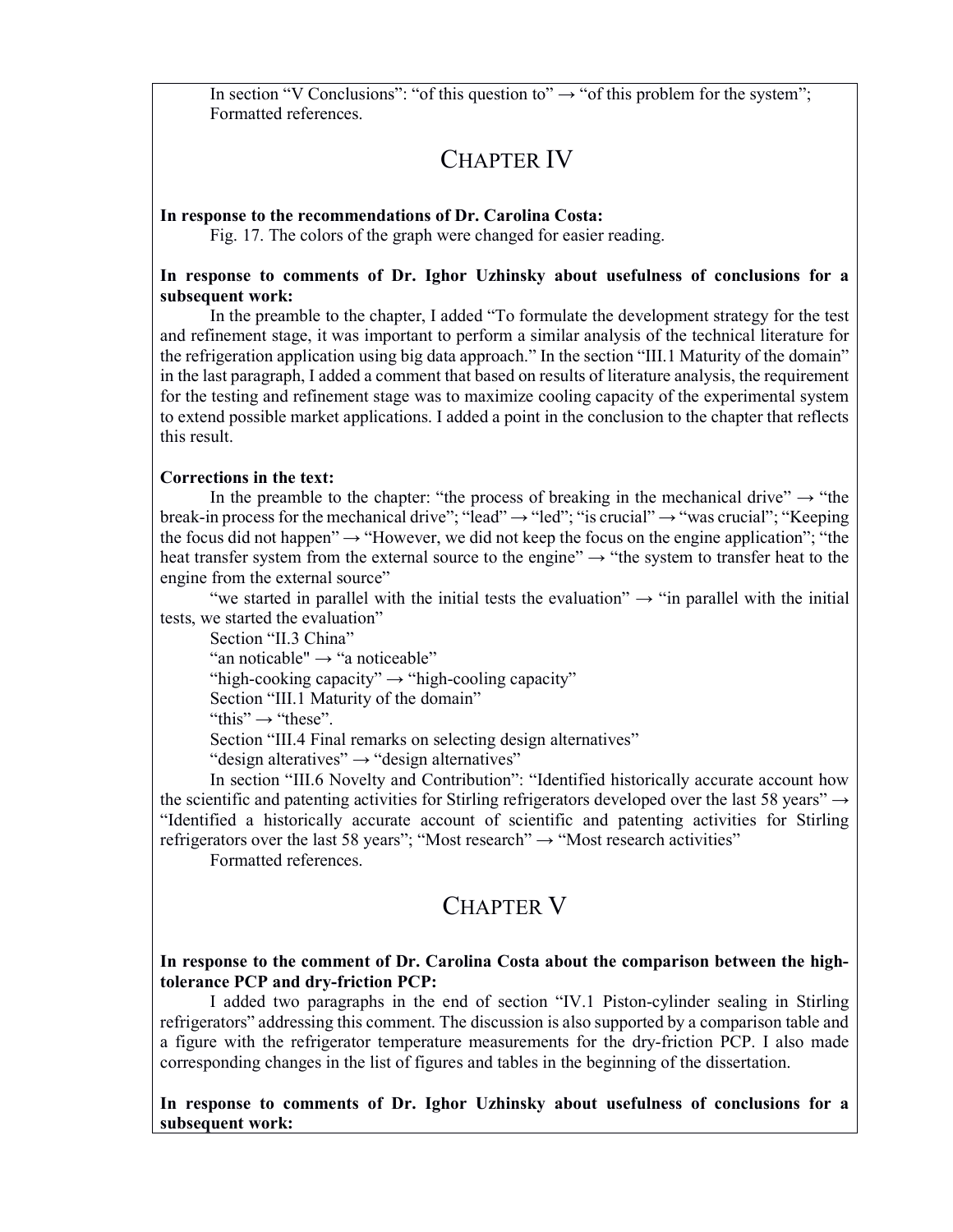In the preamble to the Chapter, I added the connection to one of conclusions in the previous chapter: "This knowledge [results in Chapter IV] helped to set the strategy for desired operation of the developed Stirling machine, which is the maximization of the cooling capacity." In Section "IV.1 Piston-cylinder sealing in Stirling refrigerators" and in the conclusions, I added a connecting sentence to the next chapter: "The operational data for the dry-friction PCP collected during the work reported in this chapter was used in the next chapter to validate the physical model of the Stirling refrigerator system for scaling for different commercial applications."

#### Corrections in the text:

In preamble of the chapter: "Existing scientific and engineering literature..."  $\rightarrow$  "The existing scientific and engineering literature…"; "the state of art technical parameters for Stirling refrigerators" → "the state of art for technical characteristics of Stirling refrigerators"; "The main challenge with this element is that it operates under pressure gradients and high piston speeds. These conditions change more than nine times per second. This is why analytical modelling of this component is difficult and require experimental optimization."  $\rightarrow$  "This element operates under challenging conditions. The piston-cylinder seal experiences pressure gradients over the gap and has high surface speeds. These parameters change more than nine times per second due to typical shaft frequencies from 9 Hz to 25 Hz. The analytical modelling of this component is difficult because the operation of the seal is a complex combination of factors from mechanics, fluid dynamics and tribology. An alternative approach to analyse different design alternatives for the seal or other critical system components is to perform experimental optimization."; "most stressful conditions"  $\rightarrow$  "most stressful and difficult to model conditions"; "will be low"  $\rightarrow$  "is likely to be low"

In the Nomenclature table "at the be- ginning"  $\rightarrow$  "at the beginning"

In the section "I Introduction": "Cascade vapor-compression refrigeration (CVCR)"  $\rightarrow$ "Cascade vapor-compression refrigeration, cascade VCR or CVCR"

"[5]-[7], [3]" → "[3], [5]-[7]"

"Empirical studies recently showed significant efficiency improvement (Fig. 1)"  $\rightarrow$ "Empirical studies recently showed significant improvement of coefficient of performance or COP  $(Fig. 1)$ "

"in her analysis Legett"  $\rightarrow$  "in her analysis, Legett"

"[8], [9],  $[10]$ "  $\rightarrow$  "[8]- $[10]$ "

In section "I.2 High-tolerance seal": "in-creased sealing length"  $\rightarrow$  "increased sealing length"

"The principal diagram and the external view of our SR test rig was depicted on Fig. 5."  $\rightarrow$ "The principal diagram and the external view of the SR test rig was depicted in Fig. 8, Chapter I."

"Earlier findings [11], [12], [13], [14]; [15], [16])"  $\rightarrow$  "Earlier findings [11]-[16]"

"The PCP experiences reduced side forces due implementation of the improved Ross-yoke mechanism [31] (1)"  $\rightarrow$  "The PCP has reduced side forces because the pistons in the improved Ross-yoke mechanism (1) move in parallel to the cylinder walls [31]."

In section "II.6. Static friction moment and friction losses": "[42], [43], [44]"  $\rightarrow$  "[42]-[44]"

In section "II.3.3 Similarity condition": "characteristic size d e"  $\rightarrow$  "characteristic size d<sub>e</sub>"

In section "V Conclusions": "…cooling temperature down to −150°C without its increase after 10 hours of cumulative operation." → "cooling temperature down to −165°C without its increase after 19 hours of cumulative operation."; "Conducted experimental optimization of the piston-cylinder sealing in a real Stirling refrigerator with the alpha configuration of the Ross-yoke mechanical drive with the improvement of the minimum refrigeration temperature from 173 K to 123 K"  $\rightarrow$  "Studied experimentally the performance of a high-tolerance and dry-friction PTFE seals for the piston-cylinder pair in a real Stirling refrigerator with the alpha configuration of the Ross-yoke mechanical drive;" "The increase of heating load"  $\rightarrow$  "The increase of electrical heating load";

"function- ality"  $\rightarrow$  "functionality";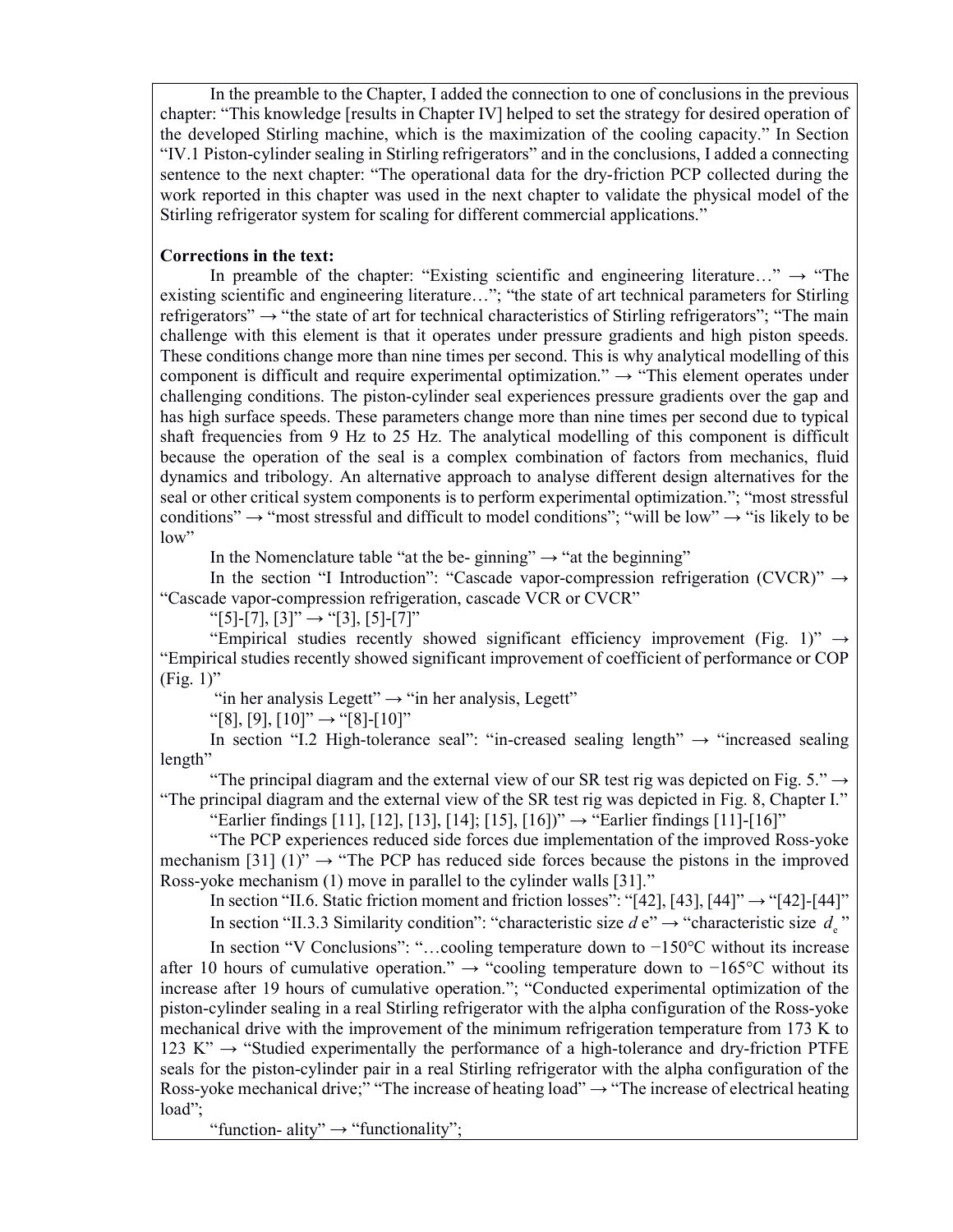"leak- age"  $\rightarrow$  "leakage", "high- tolerance seal"  $\rightarrow$  "high-tolerance seal";

"operational temper- atures"  $\rightarrow$  "operational temperatures";

"con- ducted"  $\rightarrow$  "conducted", "cylin- der"  $\rightarrow$  "cylinder", "al- lows"  $\rightarrow$  "allows", in Fig. 3 "heat-exchanger"  $\rightarrow$  "heat exchanger", "dis-placer"  $\rightarrow$  "displacer";

"ap- plication"  $\rightarrow$  "application", "con- trolled"  $\rightarrow$  "controlled"

"cross section area"  $\rightarrow$  "cross-section area"

"be- cause"  $\rightarrow$  "because", "F m"  $\rightarrow$  " $F_m$ ";

"be- low"  $\rightarrow$  "below", "friction co- efficient"  $\rightarrow$  "friction coefficient";

"dur- ing three test runs"  $\rightarrow$  "during three test runs", "dur- ing prolonged time"  $\rightarrow$  "during" prolonged time";

"bot- tom"  $\rightarrow$  "bottom", in Fig. 5 "our in-house Stirling refrigerator"  $\rightarrow$  "in-house Stirling" refrigerator"

"be- cause"  $\rightarrow$  "because";

"average leak- age rate"  $\rightarrow$  "average leakage rate", "lin- ear"  $\rightarrow$  "linear";

"with- out"  $\rightarrow$  "without";

"en- abled higher leakage" → "enabled higher leakage"

in Fig. 8 "af- ter"  $\rightarrow$  "after";

"be- tween test intervals"  $\rightarrow$  "between test intervals"

Formatted references.

### CHAPTER VI

#### In response to comments of Dr. Christophe Goupil about finite time approach:

I added a section "IV.3 Finite time operation of the Stirling refrigerator", where introduced the concept of finite time operation, analysed two strategies to reduce cycle time and increase cooling rates with available experimental data, and commented on integration of finite time principles in modelling and experimental optimization. I added corresponding changes in the contents and list of figures in the beginning of dissertation.

#### In response to comments of Dr. Christophe Goupil about the strategy "maximized power VS maximized efficiency":

I added in Chapter I a section I.2.4-d with the measured coefficient of performance (efficiency) from charge pressure and shaft frequency. The plot (Fig. 9) also contains cooling powers and temperatures. The plot depicts the difference between maximum cooling power and maximum efficiency for the tested system. The section "Operational characteristics of the Stirling refrigerator" comments on the selected strategy.

#### In response to comments of Dr. Christophe Goupil about optimization of the coupling:

I added a paragraph in the end of the new section "IV.3 Finite time operation of the Stirling refrigerator" with comments on possible technical changes to reduce the resistance of the coupling.

#### In response to the comment of Dr. Carolina Costa about different approach to calculate cooling capacity:

I added two paragraphs in the end of Section "IV.1 Limitations". The first paragraph discusses the possibility to scale the system using the Otaka number with sufficient accuracy. The second paragraph discusses other methods in literature to calculate cooling capacity and includes comments on the applicability of these methods.

#### In response to comments of Dr. Ighor Uzhinsky about usefulness of conclusions for a subsequent work: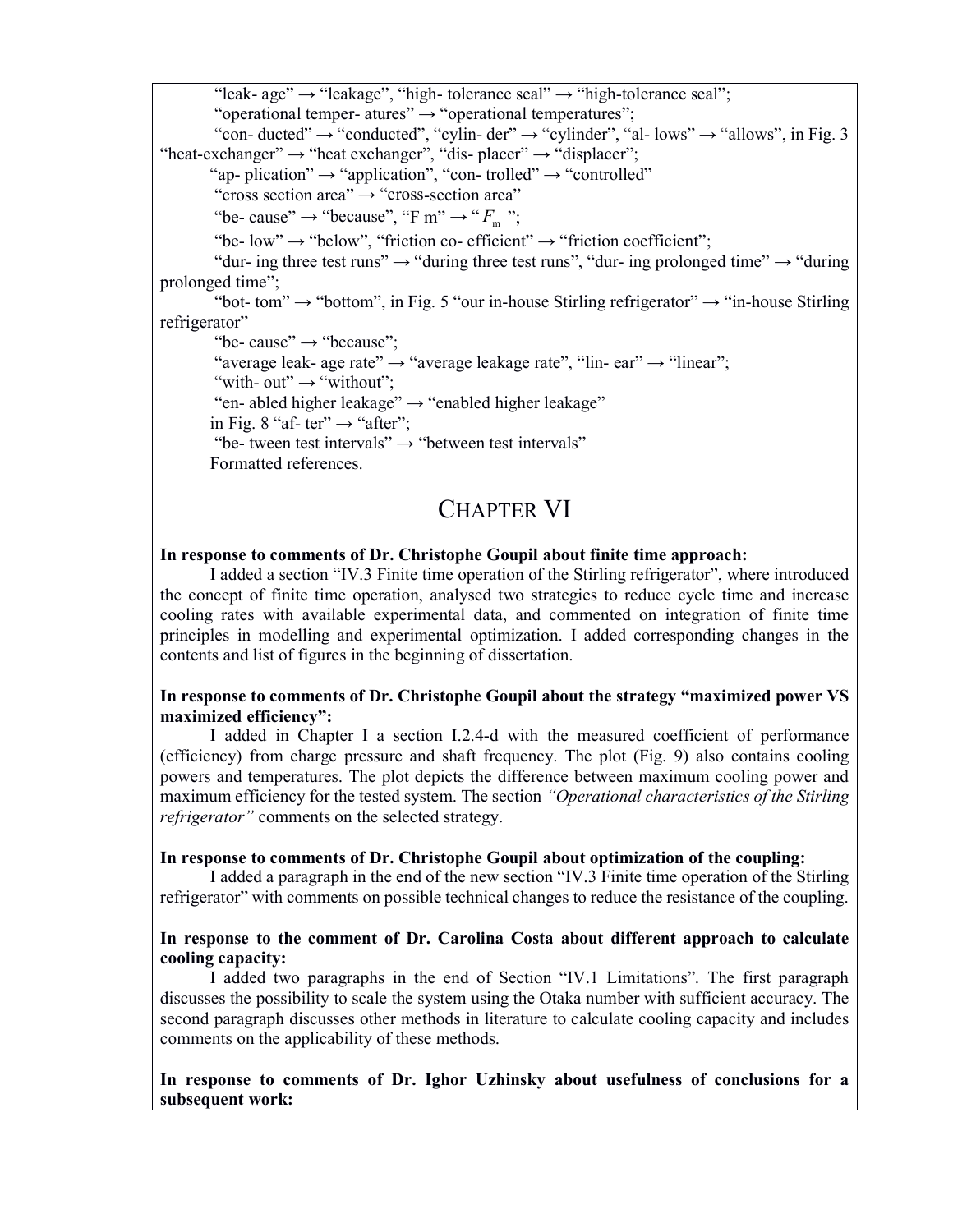In the preamble to the chapter, I added the connection to one of conclusions in the previous chapter: "The operational data collected during the test and refinement stage (Chapter V) was used to validate the physical model."

#### Corrections in the text:

In section "II.1 Object of analysis": "Electromotor"  $\rightarrow$  "An electromotor"; "by the gas, air,"  $\rightarrow$  "by the gas and the air,"

"eating loads"  $\rightarrow$  "heating loads"

"to our knowledge"  $\rightarrow$  "to the author's knowledge"

"We also applied the same calculation approach from Table 3"  $\rightarrow$  "The same calculation" approach was applied as in Table 3"; "Higher charge pressure allow"  $\rightarrow$  "Higher charge pressure allows";

"the dependence of the specific Otaka number  $\Theta_s$  and the temperature ratio"  $\rightarrow$  "the dependence of the specific Otaka number  $\Theta_{\rm s}$  from the temperature ratio."

In section "IV.5 Novelty and contribution": "To the best of the author's knowledge the present work is the first to propose and experimentally validate a thermal numerical model of the system "Stirling refrigerator – thermal chamber" to predict temperatures in the thermal chamber and refrigerator cooling capacity."  $\rightarrow$  "The present work develops and experimentally validates a numerical model for the system "Stirling refrigerator – thermal chamber" to predict temperatures in the thermal chamber and refrigerator's cooling capacity."

"Developed a physical model validated experimentally of the system "Stirling-refrigerator – thermal chamber"  $\rightarrow$  "Developed and validated experimentally a physical model of the system "Stirling-refrigerator – thermal chamber"

"Discovered the effect of declining value for the refrigeration performance parameter, Otaka number, previously believed to be a constant value."  $\rightarrow$  "It was found that the Otaka number, previously believed to be a constant parameter, is dependent from the temperature of the refrigerator."

"Offered a relatively simple, yet effective approach to scale ECTs using mathematical modeling and experimental validations."  $\rightarrow$  "Demonstrated simple and effective approach to scale ECTs using experimentally validated physical model."

Formatted references.

## CHAPTER VII

#### In response to the comment of Dr. Clement Fortin about literature on design thinking:

In section "IV.1 Relation to other school of design thinking", I extended the analysis of related literature on design thinking and systematized it in a table. I made a corresponding change to the list of tables in the beginning of the dissertation.

In response to the comment of Dr. Carolina Costa about the interactions of sides in the Pentagon model:

I added two paragraphs in the end of the section "IV.1 Pentagon model for the development of ECT" that offer two approaches to represent interactions between the sides of the Pentagon.

#### Corrections in the text:

In the preamble to the chapter: "the development"  $\rightarrow$  "the commercial development"; "The results show that…"  $\rightarrow$  "The results show how…"; "various factors"  $\rightarrow$  "various commercial factors"; "the commercial development of energy conversion technologies (ECT)"  $\rightarrow$  "the commercial development of Stirling machines from technical literature"; "The methods were validated..."  $\rightarrow$  "The methods for selecting alternative design decisions at different design stages were validated…"; added "The objective of this chapter is to discuss the design methods further and analyze their applicability to the development of other energy conversion technologies (ECT)."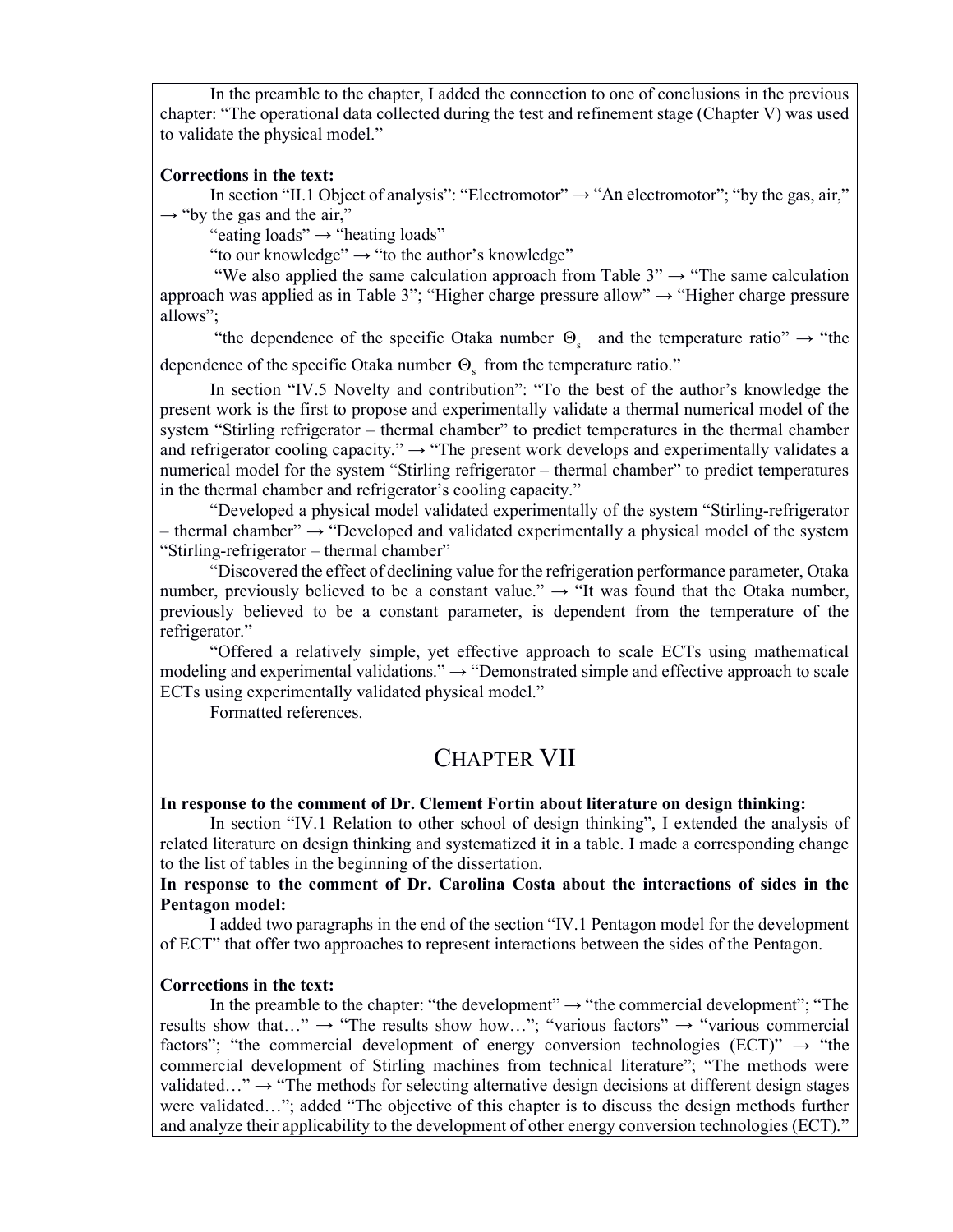In section "I.1 Bibliometric method to study papers and patents at the concept stage": "...in Stirling machines studied in the literature."  $\rightarrow$  'in Stirling machines."; "It is interesting to note that scientific and patent literature typically contain different design configurations."  $\rightarrow$  "It is interesting to note that design configurations from scientific and patent literature very often are different from each other." "configurations were different" → "configurations were not always alike"

In section "I.2 Tradespace exploration method at the system design stage": "Another aspect that significantly influences how we make the design decisions is whether we conduct trade studies"  $\rightarrow$  "Trade studies may significantly influence how we make the design decisions".

In section "I.3 Application of game theory at detail design stage": "Most, if not all, engineering works"  $\rightarrow$  "Engineering studies";

In section "I.4 Experimental optimization of critical components at testing stage": "how gradual improvement" $\rightarrow$  "how gradual experimental improvement".

In section "I.5 Experiment-based model for scaling at scale-up stage": "essential for commercial success"  $\rightarrow$  "essential for evaluation different commercial applications"; "The understanding of these discussed factors allows organizing a useful research and development process of Stirling machines for commercial usage."  $\rightarrow$  "The understanding of factors in section I.1-I.5 and implementing proposed design methods allow organizing an effective research and development process of Stirling machines for commercial usage."

Fig. 1. : "technological pathway"  $\rightarrow$  "the technological pathway"

In section "I.6 Analysis of the thesis statement": "For the concluding discussion in this chapter, it would be interesting to evaluate further the commercial factors that influenced the proposed design methods, to discuss their advantages and disadvantages, and to extend the discussion on the applicability of those methods to the development process of other energy conversion technologies."  $\rightarrow$  "For the concluding discussion in this chapter, it would be interesting to evaluate further the commercial factors that inspired the proposed design methods. I will discuss the advantages and disadvantages of the methods and extend the discussion on their applicability to the development of other energy conversion technologies."

In section "II.1 Commercialization factors in development": "development projects comparing to a scientific project"  $\rightarrow$  "development projects in comparison to scientific projects"; "people management, and other features"  $\rightarrow$  "and people management."

In Section "II.2 Advantages and limitations of design methods": "to critically assess"  $\rightarrow$  "to assess critically";

In section "II.3 Applicability of the technological pathway to other ECT": "I use a simple table"  $\rightarrow$  "I use a table"; "factors that justify and limit their application."  $\rightarrow$  "factors that justify and limit the application of methods to other ECTs"

Section "III.1 Commercialization factors in development": "Figure 5, Chapter I, " $\rightarrow$  "Fig. 1,"; "... Theses results show that commercial organizations ..."  $\rightarrow$  ": commercial organizations..."; "This analysis offers some proof form literature that the selected commercial factors do exist during the industrial development of science-based products."  $\rightarrow$  "This analysis confirm that the analysed commercial factors are relevant for the industrial development of science-based products."; "The satisfaction market requirements"  $\rightarrow$  "The fulfilment of market requirements"; "The framework of Barge-Gil and López states"  $\rightarrow$  "The framework of Barge-Gil and López suggests"; "the detailed development is verified"  $\rightarrow$  "the detailed development is confirmed"; "where"  $\rightarrow$  "with"; "This analysis confirm"  $\rightarrow$  "In summary, the comparison of assumed in the thesis commercial factors with the constraints of real science-based product developments confirms that assumed commercial factors are plausible."; "to confirm the existence of discussed commercial factors further"  $\rightarrow$  "to analysis of real science product developments can be established for further confirmation of assumed commercial factors"

In Table 2: "Any ECY could be modeled"  $\rightarrow$  "Any ECT could be modelled"; "Analysis of most of existing knowledge"  $\rightarrow$  "Representative analysis of all existing knowledge"; "big number"  $\rightarrow$  "large number"